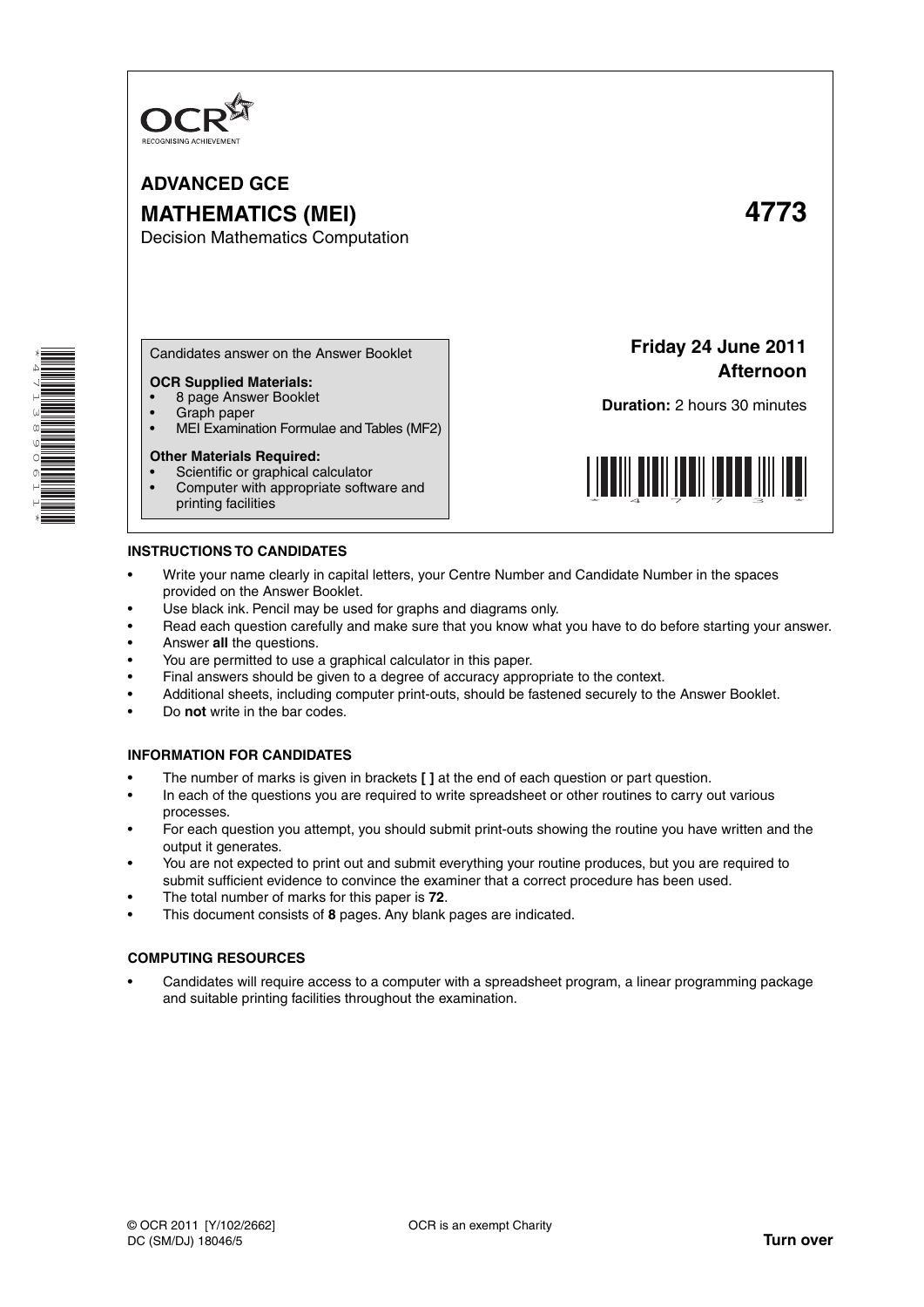- **1** Five friends on a skiing holiday arrive late for lunch at an alpine refuge. Only five portions of food are left:
	- one portion of macaroni cheese (a pasta dish with cheese sauce − suitable for vegetarians)
	- one portion of crespelle (a pancake with ham and cheese)
	- one portion of vegetable lasagne (pasta − suitable for vegetarians)
	- two portions of spaghetti carbonara (spaghetti with a creamy meat sauce)

Arthur and Bertie are both vegetarians. Charles will eat anything that is not vegetarian. David would like the lasagne. Edward wants spaghetti.

- **(i)** Represent this information on a bipartite graph, and give the number of maximal matchings that are available (counting the two portions of spaghetti as different). **[4]**
- **(ii)** Draw a separate bipartite graph showing a maximal matching in which Bertie gets no lunch. **[1]**
- **(iii)** By considering all possible alternating paths starting with the vertex representing Bertie, prove that there is not a complete matching. **[3]**
- **(iv)** Formulate the problem as an LP using variables such as Cc, which is to take the value 1 if Charles is allocated the crespelle, and 0 if not. Run your LP and interpret the results. **[8]**
- **(v)** By drawing an appropriate network, show how the problem could be set up as a network flow problem. You are not required to solve your network problem. **[2]**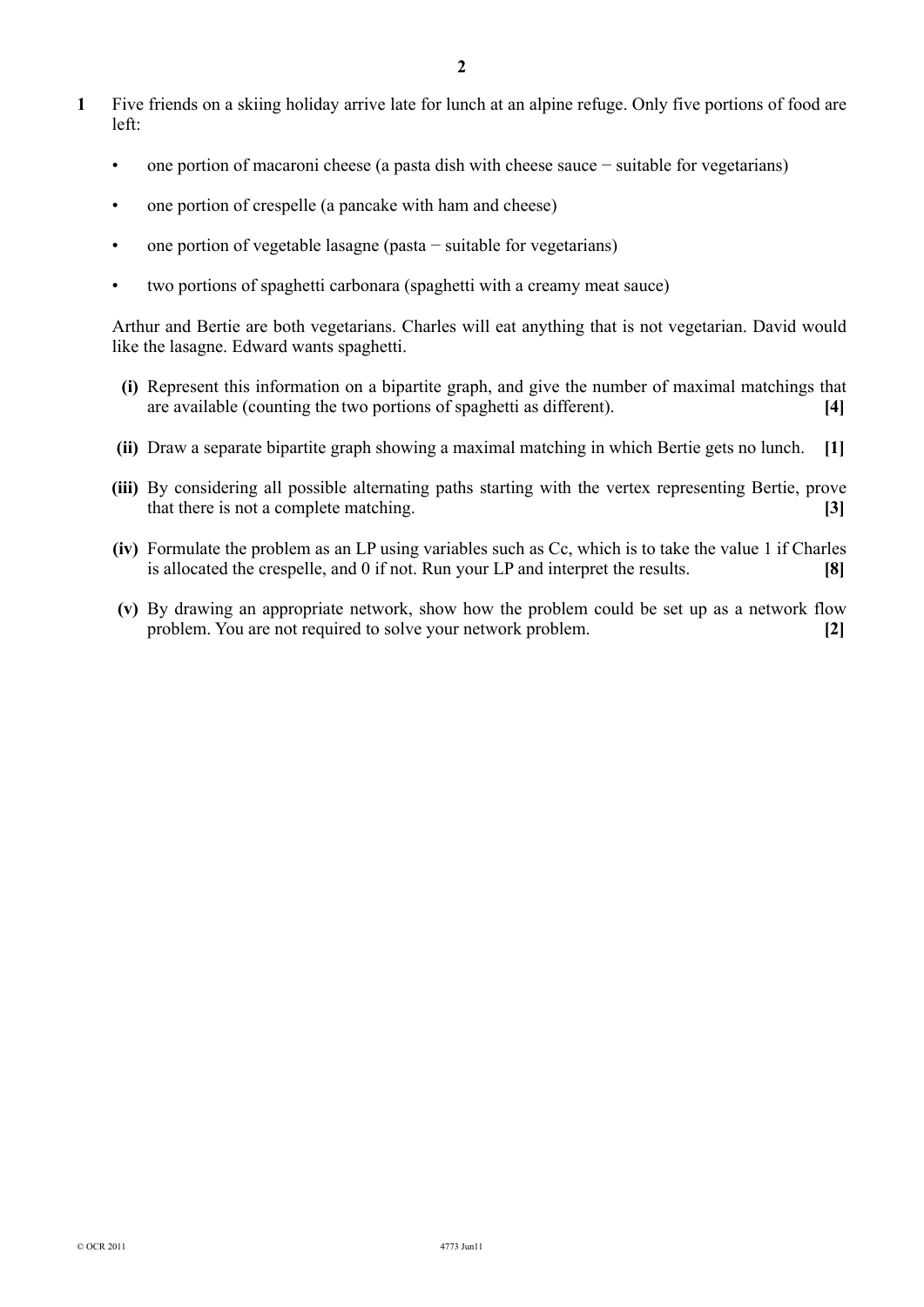**2** A number of investments are available to an investor. Their starting times, durations and returns are listed in the table. Thus, for example, investment number 4 requires money to be deposited in one year's time (time = 1) and will return £109 in three years' time (time = 3) for every £100 invested.

| Investment number |    | ∸   |    |    |    | n   |     |    |
|-------------------|----|-----|----|----|----|-----|-----|----|
| <b>Start</b>      |    |     |    |    |    |     |     |    |
| End               |    |     |    |    |    |     |     |    |
| Return            | 4% | 10% | 4% | 9% | 4% | 10% | 12% | 4% |

The investor has £10 000 to invest over the next five years.

A financial analyst formulates this investment problem as an LP.

 **(i)** Complete the following set of inequalities in the analyst's formulation (all variables are non-negative):

| $x1 + x2 \le 10000$           |                   |
|-------------------------------|-------------------|
| $x3 + x4 \le 1.04x1$          |                   |
| $x5 + x6 \le 1.10x2 + 1.04x3$ |                   |
| $\cdots$                      |                   |
| $\cdots$                      | $\lceil 5 \rceil$ |
|                               |                   |

 **(ii)** Convert the inequalities into a form suitable for submission to LINDO. **[1]**

| (iii) Give a suitable objective function. |  |
|-------------------------------------------|--|
|                                           |  |

- **(iv)** Run your LP and interpret the results. **[4]**
- **(v)** Another analyst observes that, for this problem, there are five possible investment strategies. Identify them and pick the best. **[4]**
- **(vi)** Why use LP to solve problems of this type? **[1]**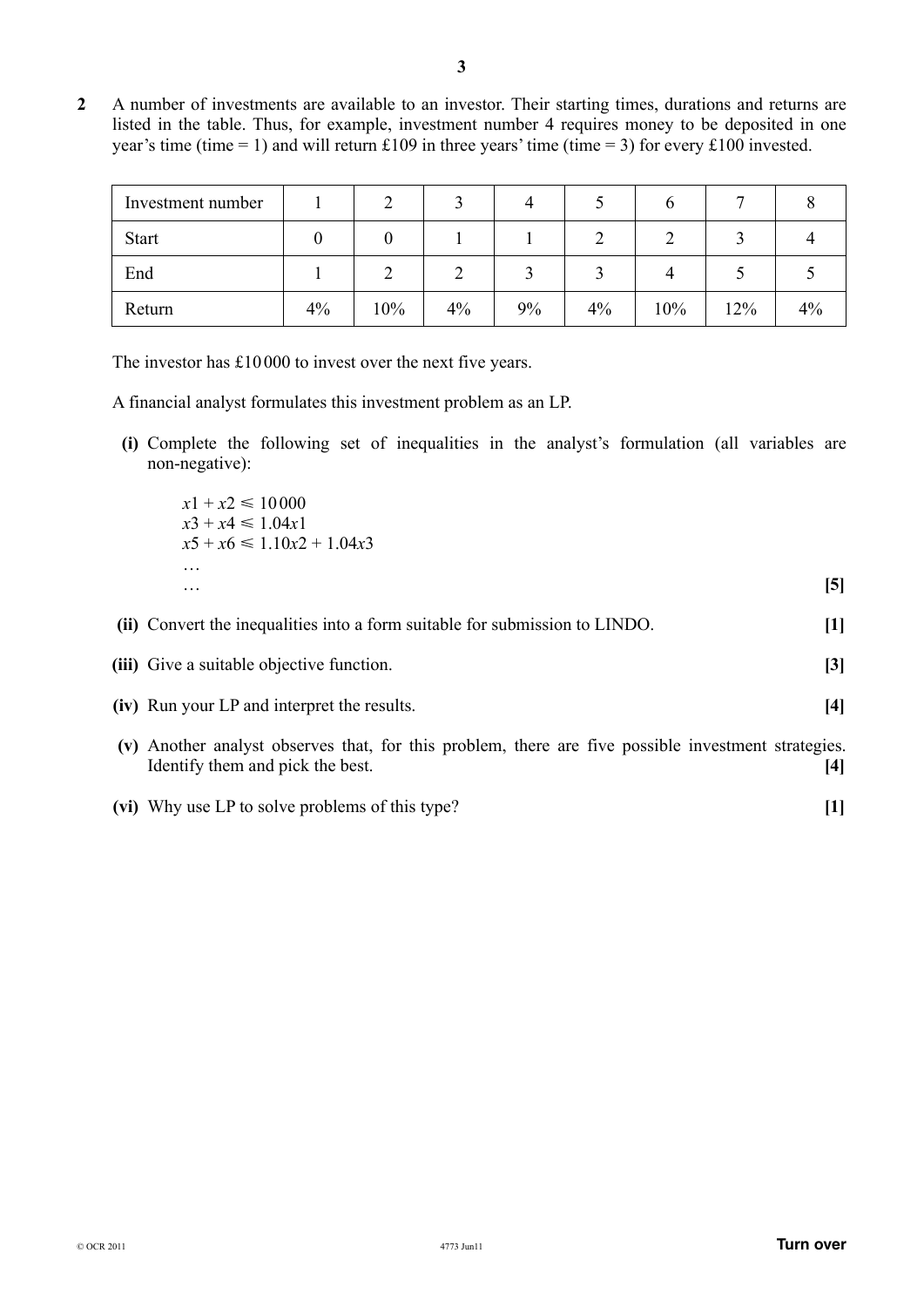**3** Keith has had a tooth removed and has been told that he must take an antibiotic. Each tablet contains 250 mg of antibiotic, and he should take 4 tablets a day.

The instructions supplied with the packet indicate the proportion of the antibiotic in the body which will be excreted over a given period. Keith knows that the rate of excretion will be proportional to the amount of drug in the body. From the information he deduces that, if  $x(t)$  mg is the amount of antibiotic in his body at time *t* hours, then an appropriate model is  $x(t) = 0.89<sup>t</sup> x(0)$ , provided that no tablet is taken between time 0 and time *t*.

Let  $u_n$  be the amount of antibiotic in mg in Keith's body immediately after he has taken the *n* th tablet, so that  $u_1 = 250$ .

- **(i)** Produce a recurrence relation for  $u_{n+1}$  in terms of  $u_n$ , given that Keith takes a tablet every 6 hours. 6 hours. **[2]**
- **(ii)** Solve your recurrence relation and find the limiting value of *un* as *n* increases. **[4]**
- **(iii)** Draw a sketch graph showing the amount of antibiotic in Keith's body over a 24-hour period after he has been taking his tablets for a long time, given that he takes a tablet every 6 hours. You should accurately label relevant amounts of antibiotic on your graph. **[3]**

In fact, Keith does not disturb his sleep to take a tablet, so the intervals between him taking tablets during a day are 5 hours, 5 hours, 5 hours and 9 hours.

- **(iv)** Construct a spreadsheet to show the amount of antibiotic in Keith's body immediately after he takes each of his 28 tablets. **[4]**
- **(v)** Draw a sketch graph showing the amount of antibiotic in Keith's body over a 24-hour period after he has been taking his tablets for a long time, given that he takes tablets at intervals of 5, 5, 5 and 9 hours each day. You should accurately label relevant amounts of antibiotic on your graph. **[3]**
- **(vi)** After he has been taking the tablets for a long time, Keith forgets to take his bedtime tablet. Find the amount of antibiotic in his body when his next tablet is due. **Should he take two tablets at this time? [2] [2]**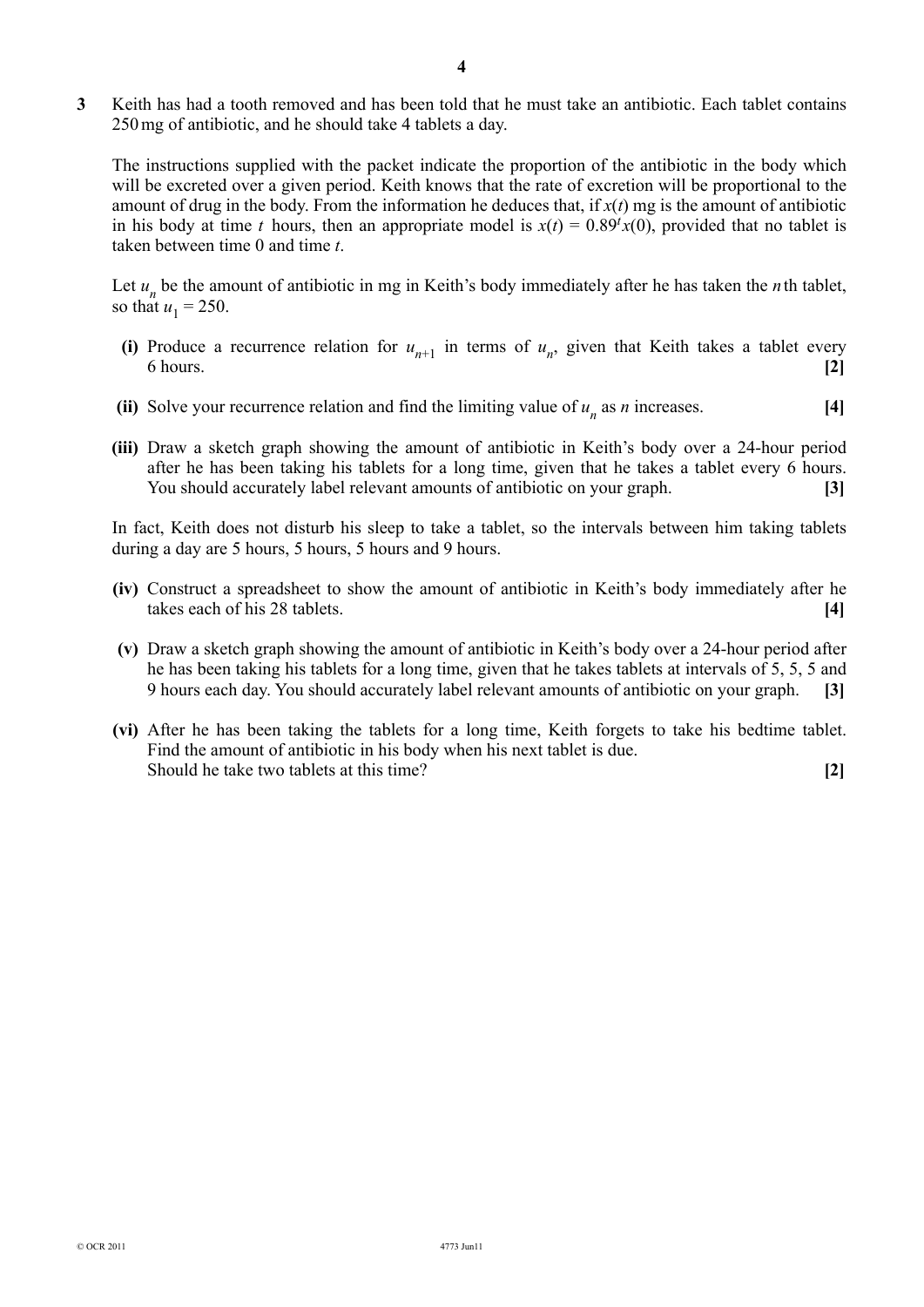**4** The management of an alpine refuge has a difficult task in planning how many meals of different types to provide at lunchtime. The number of customers is dependent on the weather. The approximate distribution of the number of customers is given in the table.

| Number of customers |      |      | n r  |
|---------------------|------|------|------|
| Probability         | 0.35 | 0.15 | 0.35 |

The refuge provides four different lunch dishes:

- macaroni cheese
- crespelle
- vegetable lasagne
- spaghetti carbonara

Customers choose these dishes in the following proportions:

| Dish        | macaroni | crespelle | lasagne | spaghetti |
|-------------|----------|-----------|---------|-----------|
| Probability |          |           |         | 0.4       |

- **(i)** Construct a spreadsheet to simulate the demand for each dish during one lunchtime. You need to simulate the number of customers, and then for each customer you need to simulate the dish chosen by that customer. You are advised to try to arrange your simulation on one line of your spreadsheet. **[9]**
- **(ii)** Repeat your simulation 100 times and record the number of times each dish is chosen on each day. For each dish find the mean and standard deviation of the number chosen on each day. **[5]**
- **(iii)** Explain why it is that standard deviations are relevant here rather than standard errors. **[2]**
- **(iv)** How would you advise the management on planning the provision? **[2]**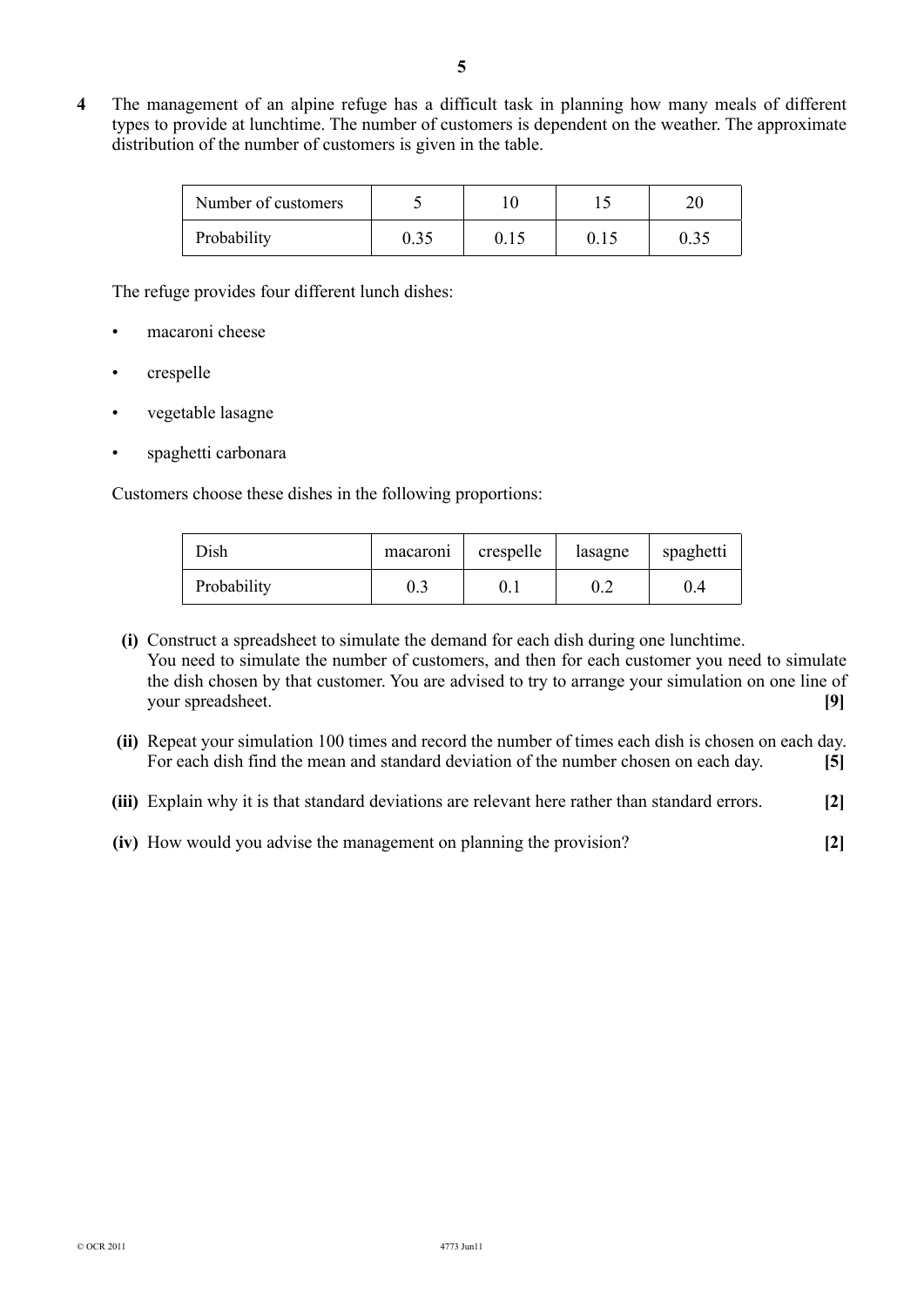# **BLANK PAGE**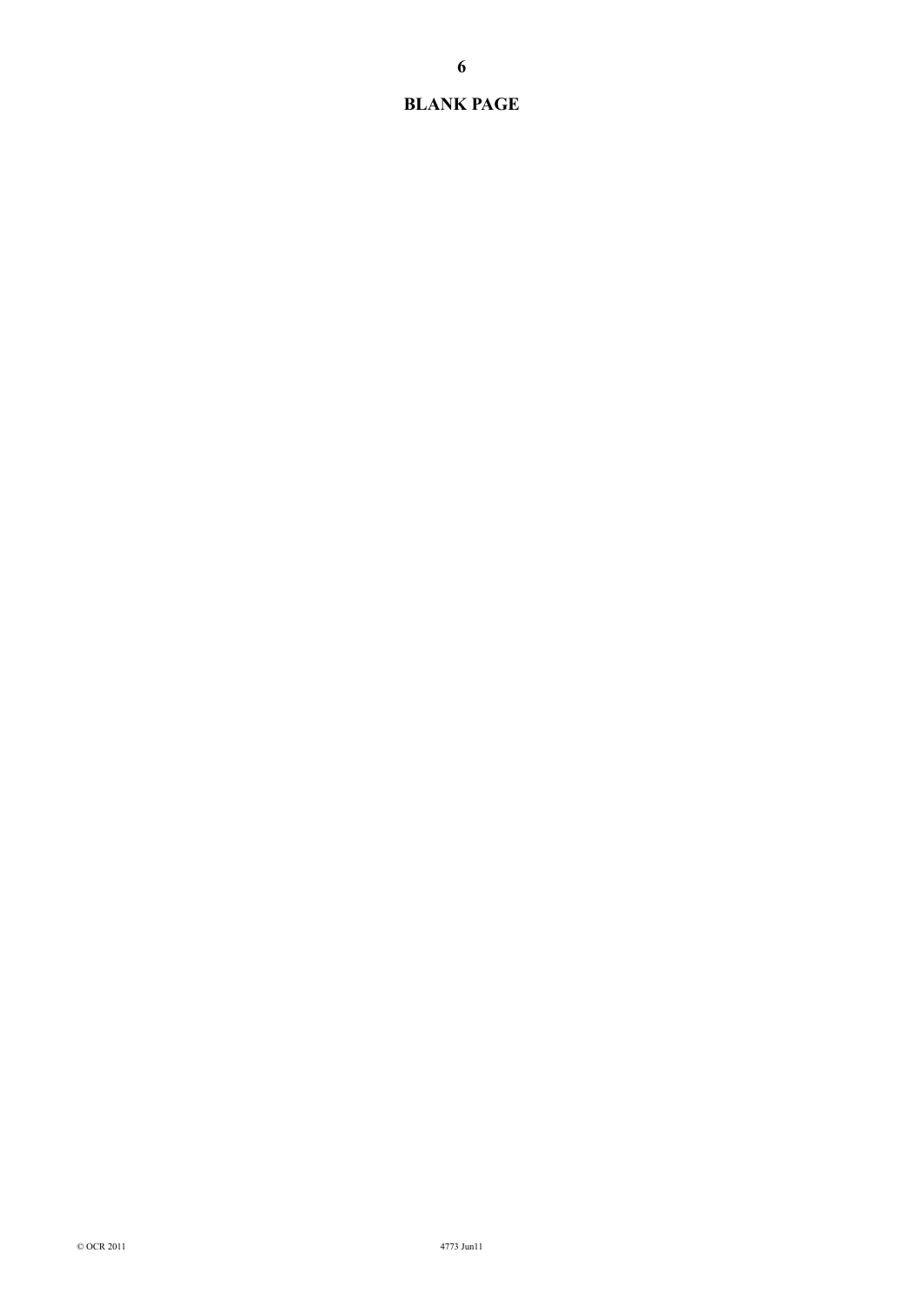# **BLANK PAGE**